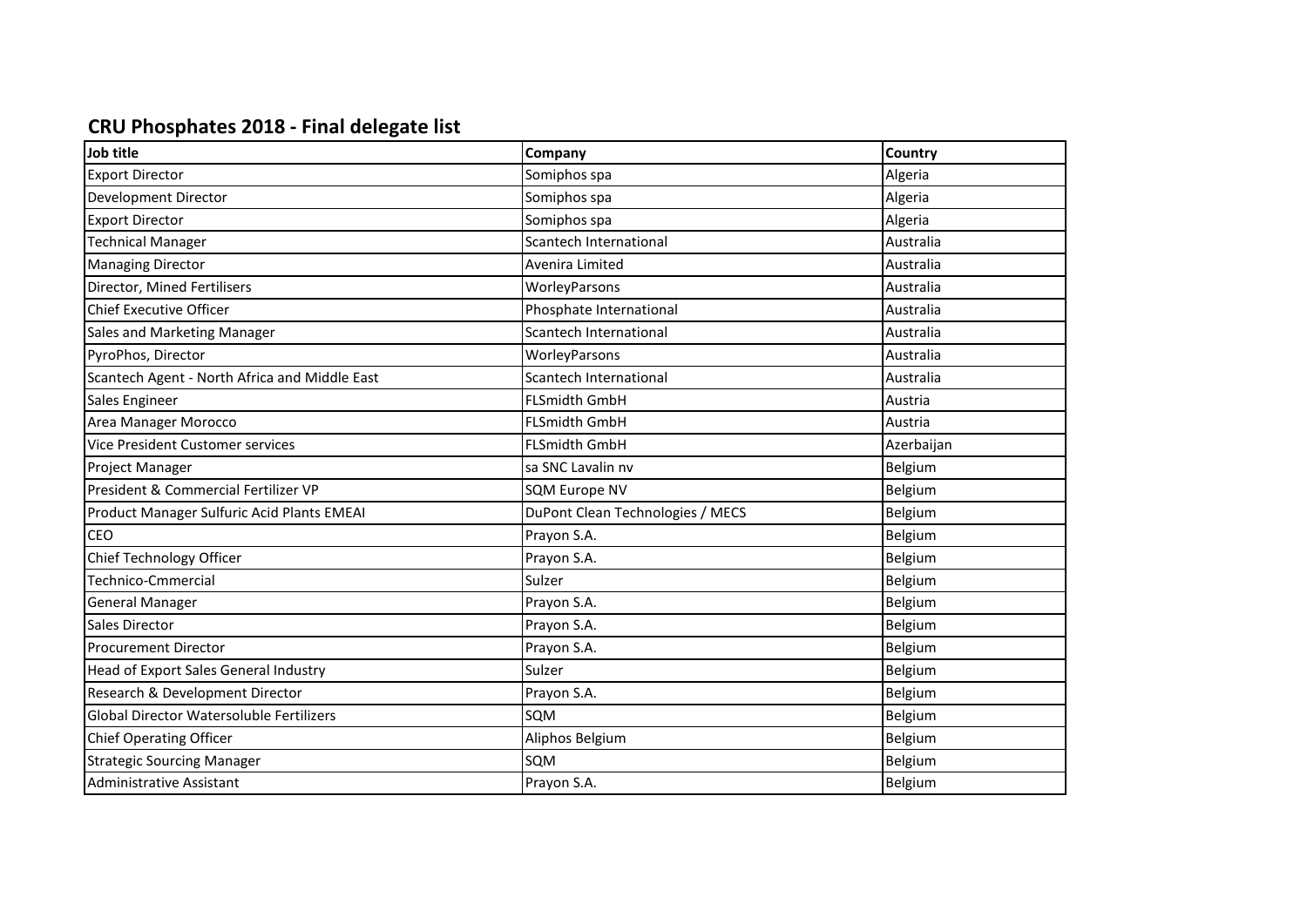| Vice President / General Director                 | <b>SNC Lavalin</b>                        | Belgium         |
|---------------------------------------------------|-------------------------------------------|-----------------|
| Export Area Sales Manager GI                      | Sulzer                                    | Belgium         |
| North-Africa Sales Manager (General Industries)   | Sulzer                                    | Belgium         |
| Global Segment Director: Chemical Industry        | <b>ALIAXIS</b>                            | Belgium         |
| <b>Business Development Manager</b>               | sa SNC Lavalin nv                         | Belgium         |
| Advance Engineering and Product Portfolio Manager | Sulzer                                    | Belgium         |
| <b>Sales Director Technology</b>                  | EcoPhos                                   | Belgium         |
| Sales Director                                    | Aliphos Belgium                           | Belgium         |
| Process Manager PRT                               | Prayon S.A.                               | Belgium         |
| <b>Assistant Business Development</b>             | <b>EcoPhos</b>                            | Belgium         |
| <b>Technology Development Director</b>            | <b>EcoPhos</b>                            | Belgium         |
| <b>CEO</b>                                        | <b>EcoPhos</b>                            | Belgium         |
| <b>General Manager</b>                            | Prayon Technologies S.A.                  | Belgium         |
| <b>Strategic Marketing Analyst</b>                | Prayon S.A.                               | Belgium         |
| <b>Process Manager PRT</b>                        | Prayon S.A.                               | Belgium         |
| <b>Technical Manager</b>                          | European Filter Corporation NV            | Belgium         |
| PLEASE PROVIDE                                    | NAQ Global Companies                      | <b>Brazil</b>   |
| SVP, Yara Brazil and CEO, Galvani JV              | Yara                                      | Brazil          |
| <b>Director Operations</b>                        | NAQ Global Companies                      | <b>Brazil</b>   |
| Global Head of Engineering                        | <b>Schenck Process</b>                    | <b>Brazil</b>   |
| President & CEO                                   | NAQ Global Companies                      | <b>Brazil</b>   |
| Sales Manager                                     | <b>Schenck Process</b>                    | Brazil          |
| <b>CEO</b>                                        | Neves Oliveira Negocios Empresariais Ltda | <b>Brazil</b>   |
| Intelligence Manager                              | OCP do Brasil                             | <b>Brazil</b>   |
| <b>Marketing Coordinator</b>                      | Suresh Speciality Indústria Química Ltda  | <b>Brazil</b>   |
| COO Technophos                                    | Technophos JSCO                           | <b>Bulgaria</b> |
| Manager, Owner - B.C.Consult LTD                  | <b>BC Consult Ltd</b>                     | <b>Bulgaria</b> |
| Director, Sulphuric Acid Plant Business Area      | NORAM Engineering & Constructors Ltd      | Canada          |
| Director of Business Development                  | Chemetics Inc.                            | Canada          |
| Managing Director - MENA                          | Polycorp                                  | Canada          |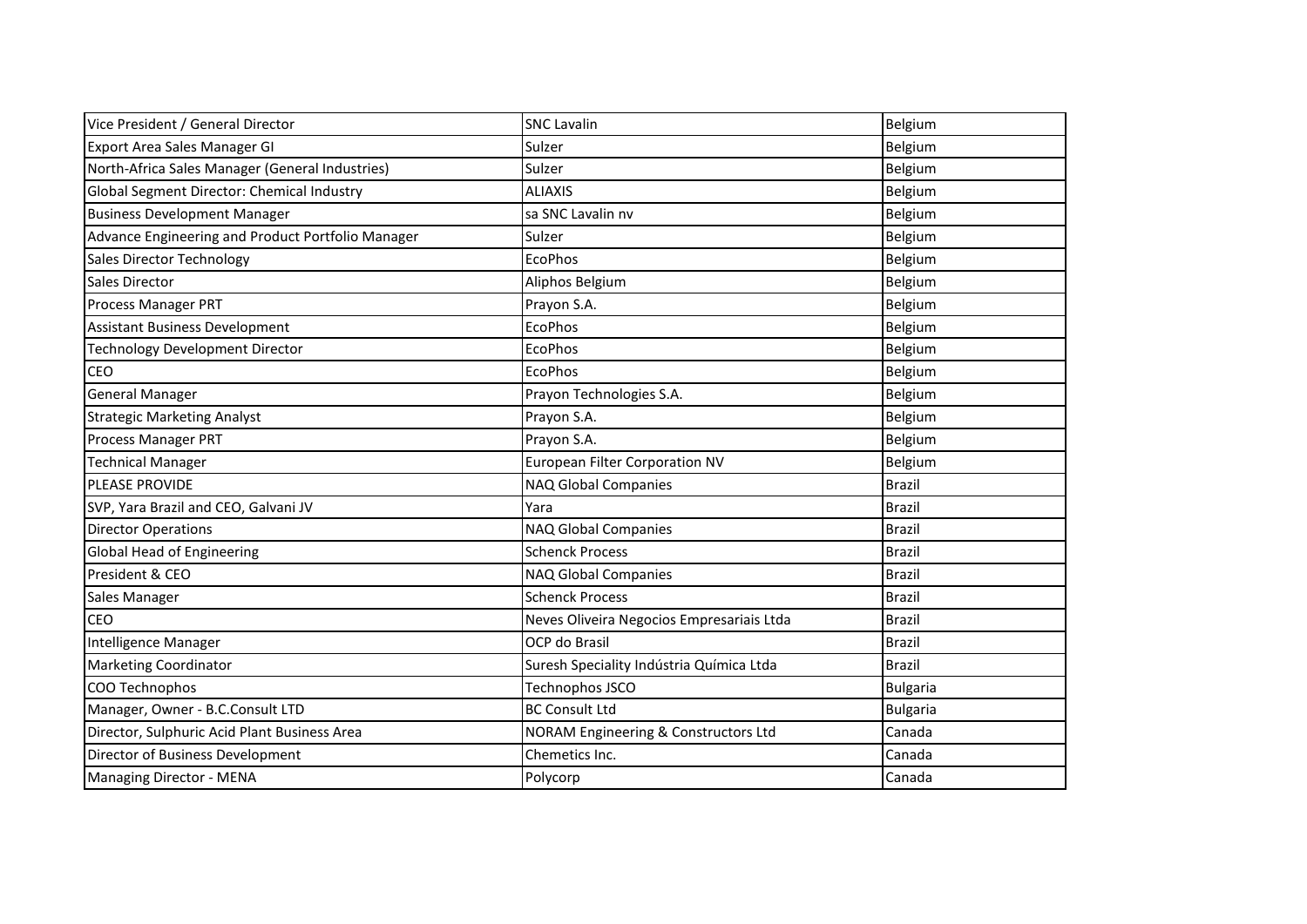| President                                           | Hains Engineering Co. Ltd            | Canada         |
|-----------------------------------------------------|--------------------------------------|----------------|
| Project Director                                    | Mine Arnaud                          | Canada         |
| Vice President Sales - Europe & ROW                 | Solex Thermal Science Inc.           | Canada         |
| Project Director                                    | Mine Arnaud                          | Canada         |
| Program Director                                    | Jacobs & Chemetics Inc.              | Canada         |
| <b>Director and President</b>                       | <b>Focus Ventures Ltd</b>            | Canada         |
| CEO of Wengfu Intertrade Limited                    | Wengfu Intertrade Limited            | China          |
| <b>General Manager</b>                              | Wuhan Yrt Wyrenteco Co., Ltd         | China          |
| <b>Sales Assistant</b>                              | Wuhan Yrt Wyrenteco Co., Ltd         | China          |
| Deputy General Manager                              | Wengfu Intertrade Limited            | China          |
| Professor of Tianjin University & Senior Consultant | Tongling Sinco Fine Chemical Co. Ltd | China          |
| <b>Vice General Manager</b>                         | Anhui Liuguo Chemical Co. Ltd        | China          |
| Chairman                                            | Wengfu Intertrade Limited            | China          |
| Oversea Sales Director                              | Xuanda                               | China          |
| Secretary of the Board of Directors                 | Tongling Sinco Fine Chemical Co. Ltd | China          |
| <b>General Manager</b>                              | Anhui Liuguo Chemical Co. Ltd        | China          |
| President                                           | Lomon Group                          | China          |
| President                                           | Lomon Corporation                    | China          |
| <b>Sales Director</b>                               | Xuanda Industrial Group              | China          |
| Sales Manager                                       | Wengfu Intertrade Limited            | China          |
| Manager                                             | Fosfatos de Boyaca S.A.              | Colombia       |
| Director of the Board                               | Fosfatos de Boyaca S.A.              | Colombia       |
| <b>Product Manager</b>                              | Phosint Trading Limited (Phosagro)   | Cyprus         |
| Sales Specialist                                    | Fosfa Akciova Spolecnost             | Czech Republic |
| <b>Sales Director</b>                               | Fosfa Akciova Spolecnost             | Czech Republic |
| Senior Sales Specialist                             | Fosfa                                | Czech Republic |
| Co-Founder & Managing Partner                       | JBI Equity Limited                   | Denmark        |
| Area Sales Manager                                  | <b>FLSmidth Autonation</b>           | Denmark        |
| Project Manager                                     | FLSmidth (DK)                        | Denmark        |
| Sales Manager                                       | FLSmidth (DK)                        | Denmark        |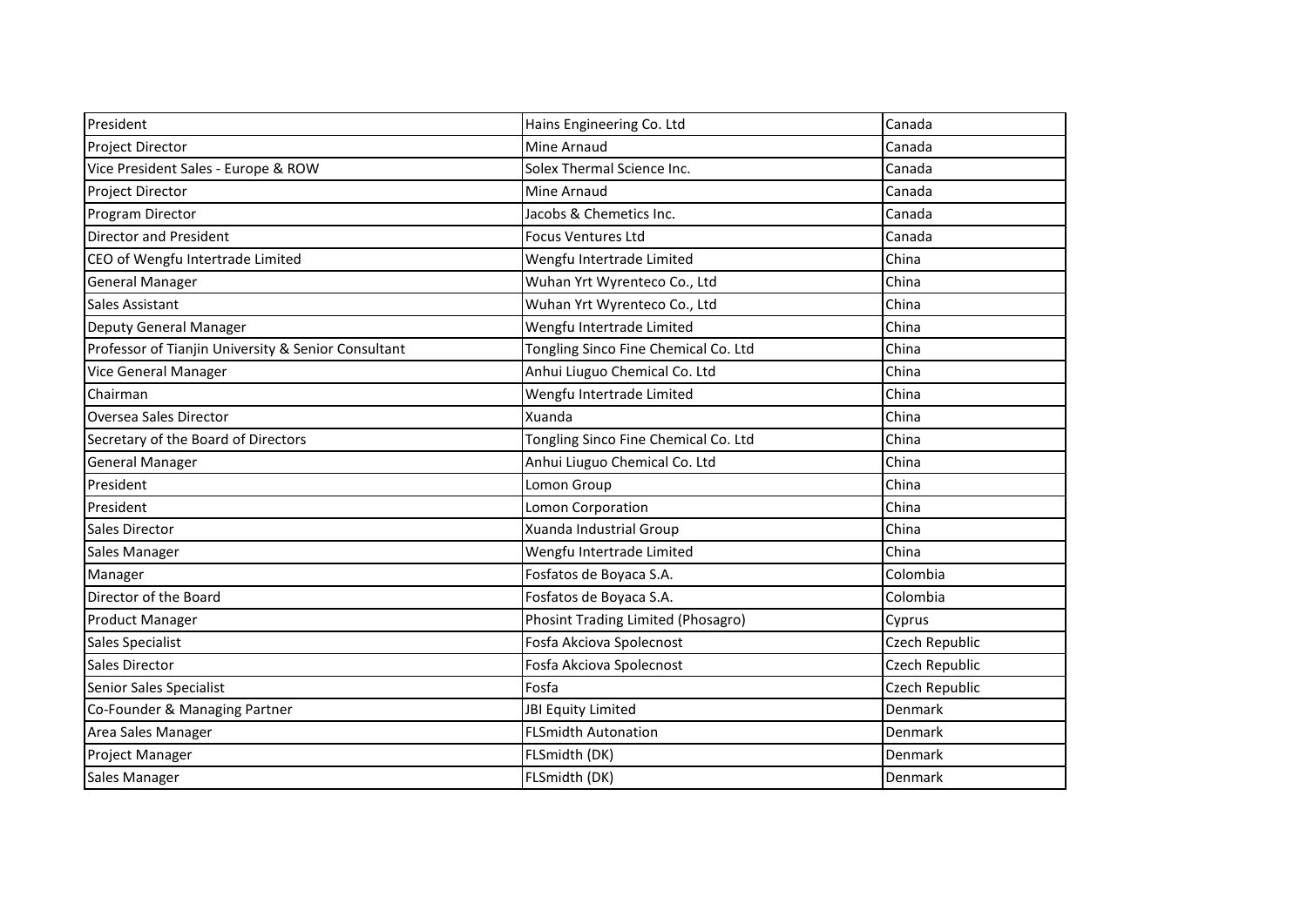| <b>Mining Engineer</b>                    | Misr Phosphate Company                              | Egypt   |
|-------------------------------------------|-----------------------------------------------------|---------|
| <b>Commercial Manager</b>                 | <b>Reliance Mining</b>                              | Egypt   |
| <b>CEO</b>                                | <b>Reliance Mining</b>                              | Egypt   |
| <b>Managing Director</b>                  | Loading for Mineral Materials                       | Egypt   |
| <b>General Manager</b>                    | Loading for Mineral Materials                       | Egypt   |
| Deputy Director                           | Geological Survey of Estonia                        | Estonia |
| <b>Director General</b>                   | Geological Survey of Estonia                        | Estonia |
| Sales Manager, Mining                     | Flowrox Oy                                          | Finland |
| <b>General Director</b>                   | Flowrox Oy                                          | Finland |
| <b>Managing Director</b>                  | <b>KBR Ecoplanning Oy</b>                           | Finland |
| Market Analyst Business Intelligence      | Yara Suomi Oy                                       | Finland |
| Application Manager, Smart Solutions      | Flowrox Oy                                          | Finland |
| Technology Manager                        | <b>KBR Ecoplanning Oy</b>                           | Finland |
| Area Sales Manager                        | Flowrox Oy                                          | Finland |
| Sales Manager - Beneficiation             | Outotec                                             | Finland |
| Manager                                   | <b>Neyrtec Mineral</b>                              | France  |
| Technical & Sales Manager EMEA            | Solvay                                              | France  |
| <b>General Manager</b>                    | TIMAB Industries (Phosphea)                         | France  |
| Engineer                                  | <b>SGL CARBON Technic SAS</b>                       | France  |
| <b>Marketing Manager</b>                  | <b>POITTEMILL</b>                                   | France  |
| Sales Manager                             | Comessa                                             | France  |
| <b>Business Development Manager</b>       | Arkema                                              | France  |
| ACE Middle East Manager                   | <b>MERSEN</b>                                       | France  |
| Director                                  | SOFRECO                                             | France  |
| Phosphate Product Market Analyst          | IFA - International Fertilizer Industry Association | France  |
| Sales Representative                      | <b>Neyrtec Mineral</b>                              | France  |
| Process and Sales Engineer                | <b>GEA</b>                                          | France  |
| Minerals Sales Manager, Customer Services | <b>Fives FCB</b>                                    | France  |
| Mining Reagents Manager                   | <b>SNF SAS</b>                                      | France  |
| Industrial Operations Manager             | <b>MERSEN</b>                                       | France  |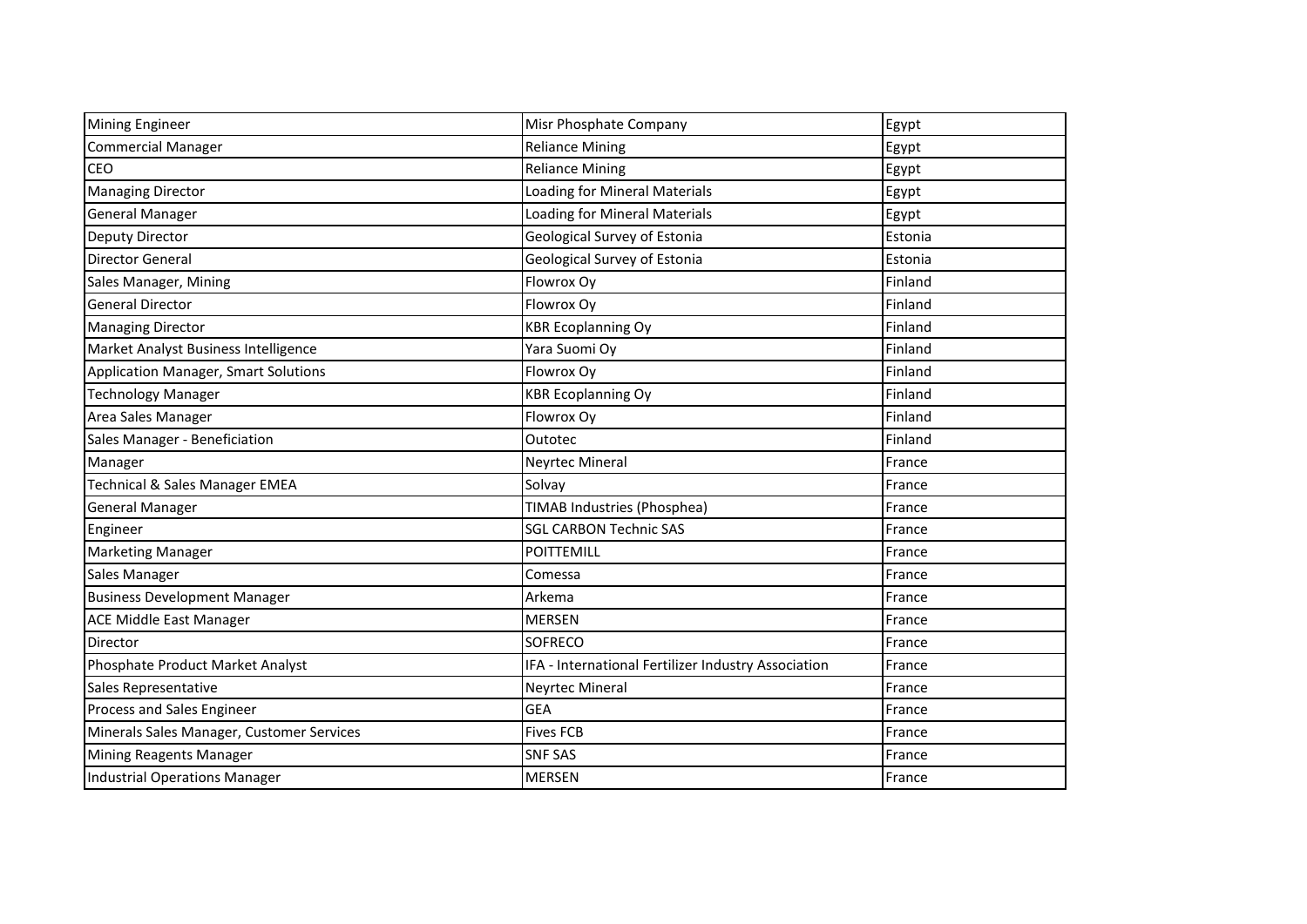| Sales Manager                               | <b>AUMUND France S.A.R.L.</b>     | France  |
|---------------------------------------------|-----------------------------------|---------|
| <b>MENA Sales Director</b>                  | <b>MERSEN</b>                     | France  |
| Global Product Sales Manager                | Andritz Separation, Inc.          | France  |
| <b>ACE VP</b>                               | <b>MERSEN</b>                     | France  |
| <b>Project Director</b>                     | <b>SOFRECO</b>                    | France  |
| Head of Purchasing and Chatering Department | <b>Timac Agro International</b>   | France  |
| Mining Coordinator                          | <b>SNF SAS</b>                    | France  |
| Vice President, EMENA                       | <b>FLSmidth SAS</b>               | France  |
| Market Manager                              | <b>VDM Metals</b>                 | France  |
| Directeur Adjoint CMI Services France       | <b>CMI France</b>                 | France  |
| <b>MEMA Site General Manager</b>            | <b>MERSEN</b>                     | France  |
| Engineer                                    | Industeel                         | France  |
| Reponsable Centrifugeuses Nord-Grand Est    | Tema Equipments SAS               | France  |
| <b>CEO</b>                                  | <b>POITTEMILL</b>                 | France  |
| Marketing Director, EMEAI                   | DuPont Clean Technologies / MECS  | France  |
| <b>Product Manager</b>                      | Industeel                         | France  |
| Area Sales Engineer                         | <b>Fives FCB</b>                  | France  |
| <b>Project Manager</b>                      | <b>GEA</b>                        | France  |
| Area Sales Manager                          | <b>SGL CARBON Technic SAS</b>     | France  |
| <b>Regional Head of Sales</b>               | Sulzer                            | France  |
| <b>Managing Director</b>                    | <b>AUMUND France S.A.R.L.</b>     | France  |
| Sales Engineer                              | <b>FLSmidth SAS</b>               | France  |
| Sales Director                              | <b>FLSmidth SAS</b>               | France  |
| <b>General Manager</b>                      | <b>FLSmidth SAS</b>               | France  |
| Project Manager                             | DuPont Clean Technologies / MECS  | France  |
| ACE Sales and Marketing Vice-President      | <b>MERSEN</b>                     | France  |
| COO Europe                                  | Phosphea                          | France  |
| <b>Managing Director</b>                    | Solvadis Commodity Chemicals GmbH | Germany |
| Project Manager                             | STEULER-KCH International GmbH    | Germany |
| <b>Vice President Minerals Processing</b>   | HAZEMAG & EPR GmbH                | Germany |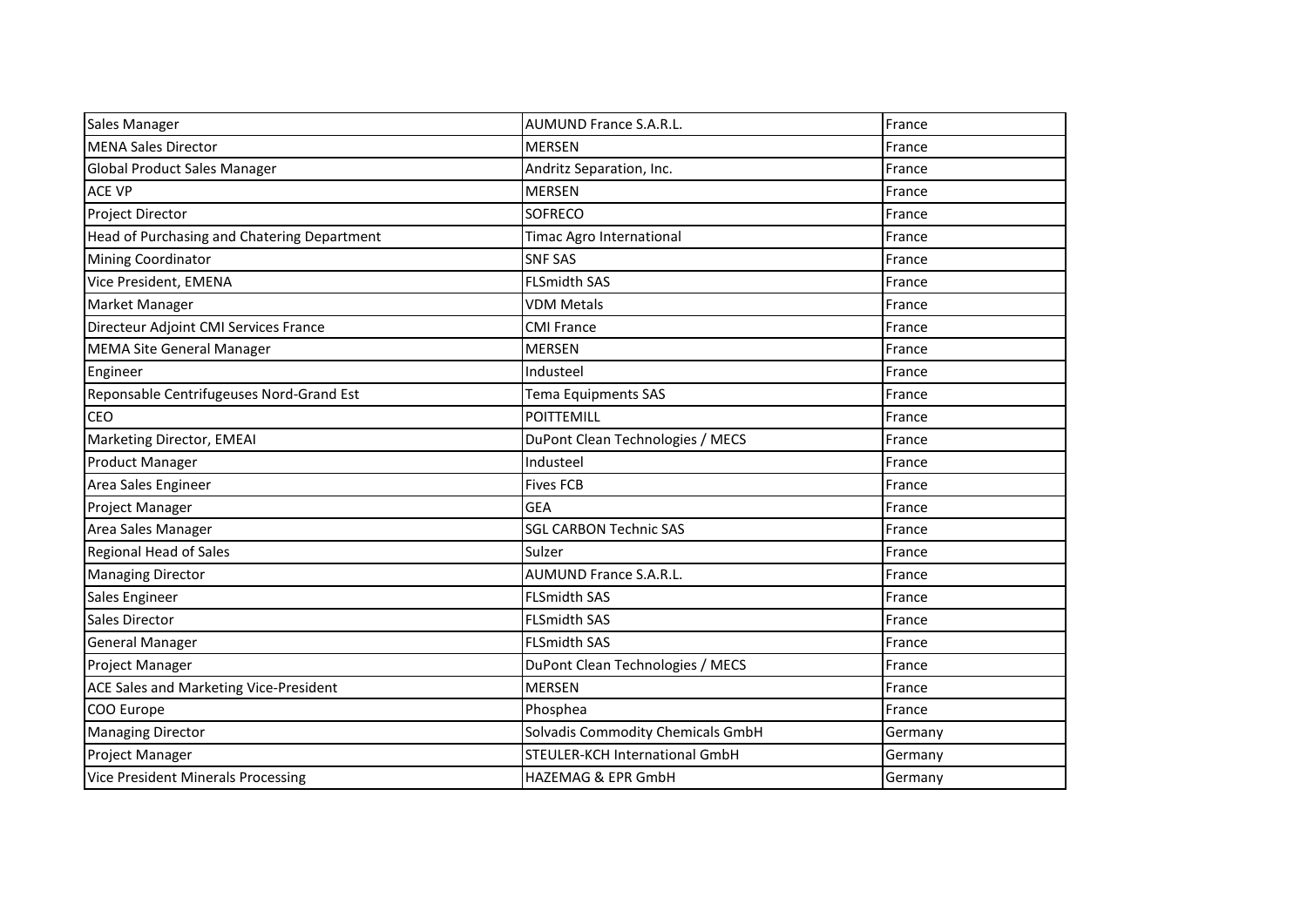| Senior Sales Manager                                        | Beumer Maschinenfabrik Gmbh & Co. Kg        | Germany |
|-------------------------------------------------------------|---------------------------------------------|---------|
| Sales Manager                                               | Beumer Maschinenfabrik Gmbh & Co. Kg        | Germany |
| Area Sales Manager North Africa                             | HAZEMAG & EPR GmbH                          | Germany |
| Head of Coating Systems and Rubber Linings                  | STEULER-KCH International GmbH              | Germany |
| <b>Innovation Manager</b>                                   | Chemische Fabrik Budenheim KG               | Germany |
| <b>Business Development Manager</b>                         | Zwick Armaturen GmbH                        | Germany |
| Senior Manager                                              | thyssenkrupp Industrial Solutions AG        | Germany |
| Senior Process Engineer                                     | thyssenkrupp Industrial Solutions AG        | Germany |
| Chairman & CEO                                              | Hazemag                                     | Germany |
| Managing Director Alphaplast S.L.U.                         | STEULER-KCH GmbH                            | Germany |
| Area Sales Manager                                          | <b>NEUMAN &amp; ESSER GmbH</b>              | Germany |
| Agent for Morocco                                           | Neuman & Esser GmbH Mahl - und Sichtsysteme | Germany |
| Head of Sales, Nitrates and Phosphates                      | thyssenkrupp Industrial Solutions AG        | Germany |
| Directeur Général / CEO                                     | thyssenkrupp Industrial Solutions AG        | Germany |
| Sales Director - Metals & Chemical Processing               | Outotec GmbH & Co. KG                       | Germany |
| Head of Asset Management Center                             | thyssenkrupp Industrial Solutions AG        | Germany |
| Head of Feed Phosphates Europe                              | EuroChem Agro GmbH                          | Germany |
| Project Engineer                                            | Microtrac GmbH                              | Germany |
| Senior Manager Mine Planning & Sales                        | Technologies                                | Germany |
| <b>Director Process Technology</b>                          | Grenzebach BSH GmbH                         | Germany |
| Global Business Development Lead - Flotation (non-sulfidic) | <b>BASF SE</b>                              | Germany |
| Project Engineer                                            | <b>NEUMAN &amp; ESSER GmbH</b>              | Germany |
| <b>General Manager</b>                                      | STEULER-KCH International GmbH              | Germany |
| <b>Business Line Acid</b>                                   | Chemische Fabrik Budenheim KG               | Germany |
| Sales Manager                                               | thyssenkrupp Industrial Solutions AG        | Germany |
| <b>Managing Director</b>                                    | <b>HAUK &amp; SASKO GmbH</b>                | Germany |
| Sales Director                                              | Outotec GmbH & Co. KG                       | Germany |
| Head of P-Recovery                                          | Chemische Fabrik Budenheim KG               | Germany |
| Product Manager                                             | Ashland                                     | Germany |
| Area Sales Manager                                          | <b>SGL CARBON GmbH</b>                      | Germany |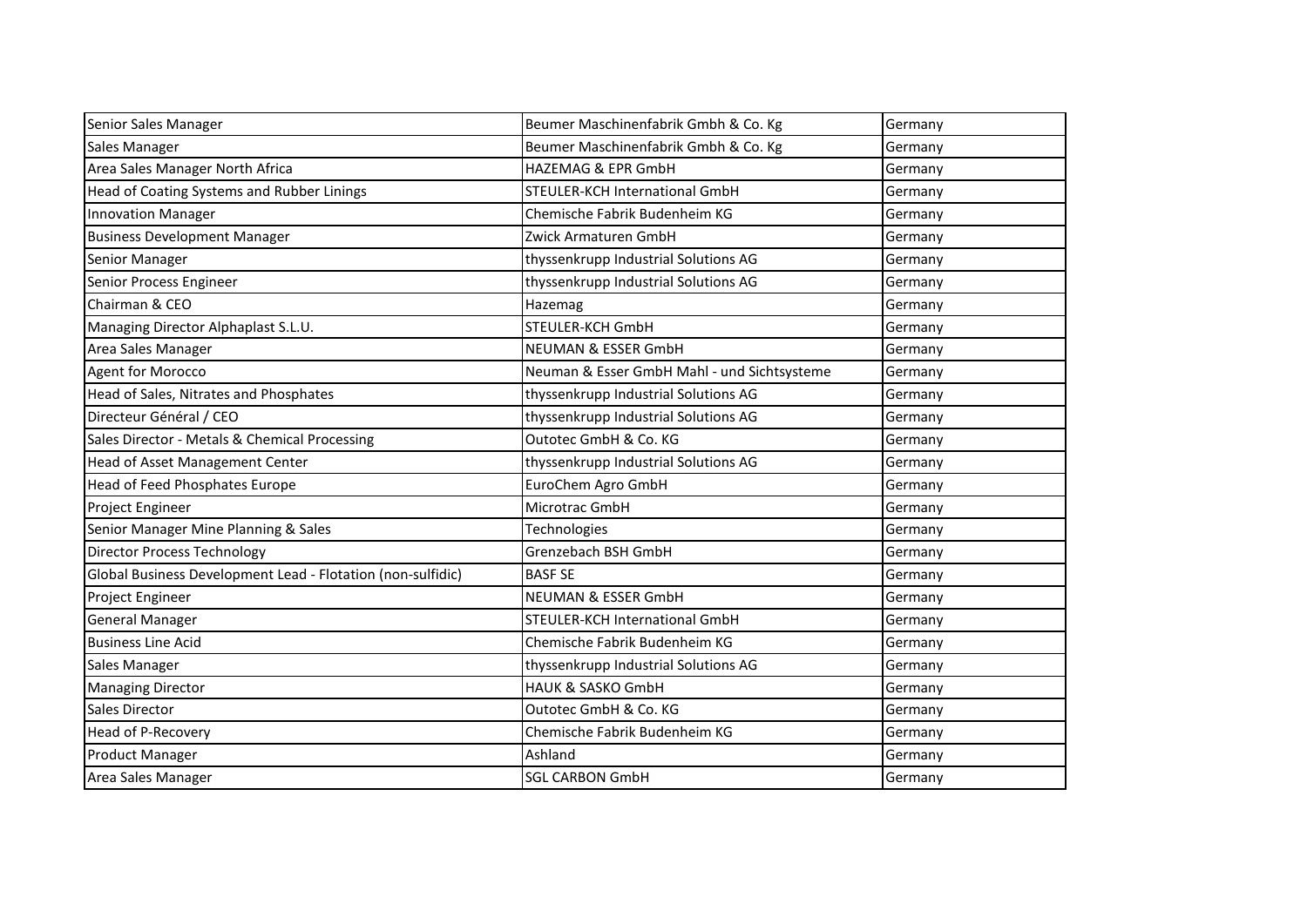| Head of Process Group Sulphuric & Phosphoric Acid | thyssenkrupp Industrial Solutions AG    | Germany |
|---------------------------------------------------|-----------------------------------------|---------|
| Vice President, Metals and Chemical Processing    | Outotec GmbH & Co. KG                   | Germany |
| European Product Manager Phosphates               | <b>Brenntag Holding GmbH</b>            | Germany |
| <b>Deputy Sales Director</b>                      | <b>RHEWUM GmbH</b>                      | Germany |
| <b>Head of Application Technology</b>             | STEULER-KCH GmbH                        | Germany |
| Sales Director                                    | AUMUND Fördertechnik GmbH               | Germany |
| Head of Sales, Product Line Alumina               | Outotec GmbH & Co. KG                   | Germany |
| <b>EMEA Product Manager</b>                       | Microtrac                               | Germany |
| <b>Technical Service Engineer</b>                 | Ashland Technologies GmbH               | Germany |
| <b>Flotation Specialist</b>                       | <b>BASF SE</b>                          | Germany |
| <b>Managing Director</b>                          | Zwick Armaturen GmbH                    | Germany |
| Director                                          | Indagro SA                              | Greece  |
| Manager- Business Development                     | Neelam Aqua and Speciality Chem (P) Ltd | India   |
| <b>Director Operations</b>                        | NAQ Global Companies                    | India   |
| <b>Assistant Marketing Manager</b>                | Neelam Aqua                             | India   |
| <b>Chief Procurement Officer</b>                  | ICL                                     | Israel  |
| Key Account Manager                               | Gambarotta Gschwendt Srl                | Italy   |
| <b>General Manager</b>                            | <b>FLSmidth Milano Srl</b>              | Italy   |
| Area Sales Manager                                | MDG Handling Solutions S.r.l.           | Italy   |
| Sales Area Manager                                | Bedeschi SPA                            | Italy   |
| Agent                                             | S.I.G SPA                               | Italy   |
| <b>Managing Director</b>                          | National Filter Media srl               | Italy   |
| Area Sales Manager                                | MDG Handling Solutions S.r.l.           | Italy   |
| Sales Director                                    | Bedeschi SPA                            | Italy   |
| CEO                                               | Mos srl                                 | Italy   |
| CEO                                               | Desmet Ballestra                        | Italy   |
| Area Sales Manager                                | S.I.G SPA                               | Italy   |
| Sales Director                                    | Desmet Ballestra SpA                    | Italy   |
| Chemical Process & Technologies Manager           | Desmet Ballestra SpA                    | Italy   |
| Manager                                           | Mitsui & Co. Ltd                        | Japan   |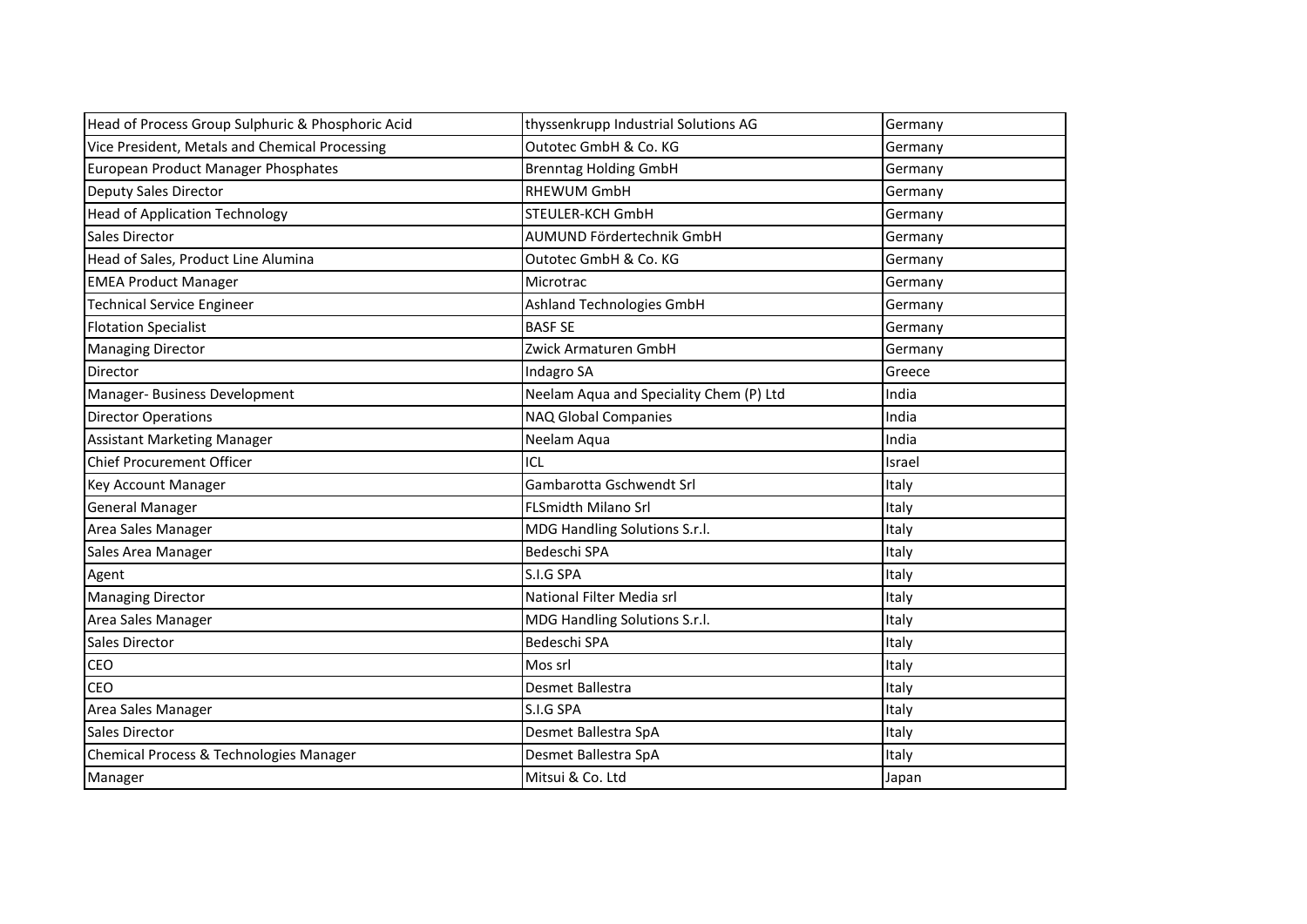| <b>Commercial Director</b>                 | Jordan Phosphate Mines Co.                             | Jordan     |
|--------------------------------------------|--------------------------------------------------------|------------|
| Chief - Operations                         | Jordan India Fertilizer Company LLC                    | Jordan     |
| President and CEO                          | African Fertilizer and Agribusiness Partnership (AFAP) | Kenya      |
| Head of Commodities for Feed Industry      | <b>Imlitex Agro</b>                                    | Lithuania  |
| Head R&D                                   | CPPE Carbon Process & Plant Engineering S.A.           | Luxembourg |
| CEO                                        | CPPE Carbon Process & Plant Engineering S.A.           | Luxembourg |
| Advisor                                    | Société Mauritano-Saoudienne des Phosphates            | Mauritania |
| <b>President Director General</b>          | Société Mauritano-Saoudienne des Phosphates            | Mauritania |
| Deputy Manager                             | Société Mauritano-Saoudienne des Phosphates            | Mauritania |
| <b>Consultant Technique</b>                | Société Mauritano-Saoudienne des Phosphates            | Mauritania |
| Procurement Senior Director, Phosphates.   | Innophos Mexicana                                      | Mexico     |
| Journalist                                 | 9Anat                                                  | Morocco    |
| Journalist                                 | Mihwar TV                                              | Morocco    |
| <b>Commercial Manager</b>                  | <b>Sphinx Electric</b>                                 | Morocco    |
| Journalist                                 | <b>MAP</b>                                             | Morocco    |
| Industrial segments Director               | Schneider Electric                                     | Morocco    |
| Sales & Operations Director                | Schneider Electric                                     | Morocco    |
| Journalist                                 | Voice of Justice                                       | Morocco    |
| Chief Bureau North of Africa               | <b>Apanews Morocco</b>                                 | Morocco    |
| Project Manager                            | Jacobs Engineering S.A. (JESA)                         | Morocco    |
| Director of Publishing                     | Klamkom media                                          | Morocco    |
| Directeur Co-gerant                        | STEULER-KCH Maroc S.A.R.L.                             | Morocco    |
| Consultant                                 | 2AO Consulting                                         | Morocco    |
| Reporter                                   | Tensift 24                                             | Morocco    |
| <b>Executive Vice-President Commercial</b> | <b>OCP Group</b>                                       | Morocco    |
| Vice President - OCP Africa                | <b>OCP Group</b>                                       | Morocco    |
| Director Project & Development             | Ben M'Sik Caoutchouc                                   | Morocco    |
| Journalist                                 | <b>MAP</b>                                             | Morocco    |
| <b>Vice President Marketing</b>            | OCP Group                                              | Morocco    |
| Vice President - Strategy                  | <b>OCP Group</b>                                       | Morocco    |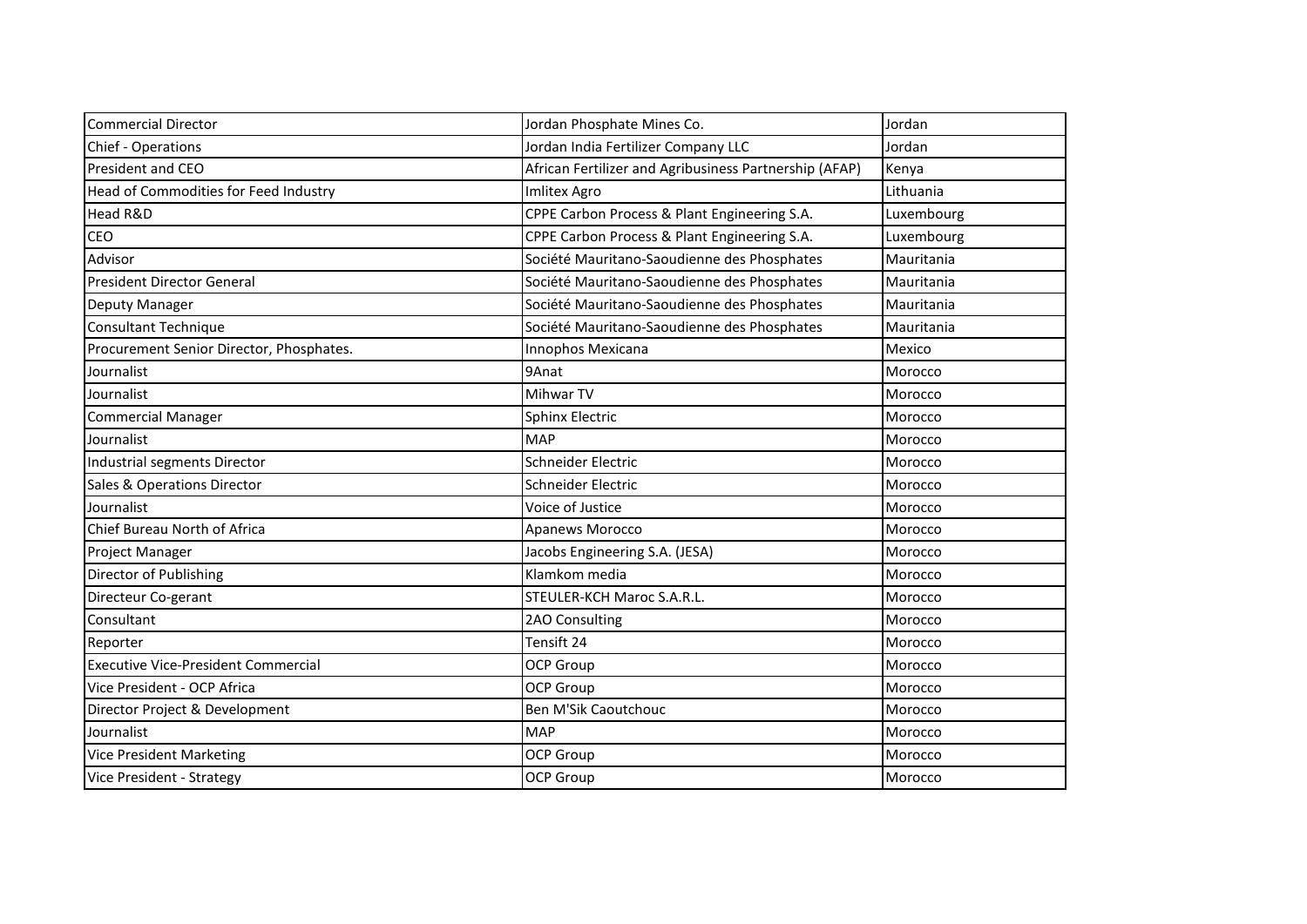| Director                                   | Sgs Maroc Sa                                  | Morocco |
|--------------------------------------------|-----------------------------------------------|---------|
| Journalist                                 | Industrie Du Maroc                            | Morocco |
| <b>CEO Director</b>                        | Praytech Maroc                                | Morocco |
| <b>Managing Director</b>                   | <b>BASF Maroc S.A</b>                         | Morocco |
| Journalist                                 | <b>CHAMS Arab</b>                             | Morocco |
| Journalist                                 | <b>CHAMS Arab</b>                             | Morocco |
| Editor in chief                            | Nejma TV                                      | Morocco |
| Photographer                               | Marrakech Post                                | Morocco |
| <b>Director General</b>                    | <b>HAZEMAG &amp; EPR GmbH</b>                 | Morocco |
| <b>Chemetics Representative</b>            | Sofretim                                      | Morocco |
| Director Maroc Phosphore I                 | <b>OCP Group</b>                              | Morocco |
| Redactor                                   | Assafir Assahafi                              | Morocco |
| Vice President of Research and Development | OCP Group                                     | Morocco |
| Sales Manager                              | European Filter Corporation NV                | Morocco |
| Process Senior Engineer                    | <b>OCP Group</b>                              | Morocco |
| Representative                             | Austrofin                                     | Morocco |
| Journalist                                 | <b>MAP</b>                                    | Morocco |
| Vice President - Etudes                    | <b>OCP Group</b>                              | Morocco |
| Journalist                                 | Marrakech Post                                | Morocco |
| <b>Managing Director</b>                   | OCP S.A.                                      | Morocco |
| Journalist                                 | al3omk                                        | Morocco |
| Vice President - Speciality Products       | <b>OCP Group</b>                              | Morocco |
| <b>Managing Director</b>                   | Dispatch Diligence                            | Morocco |
| Managing Partner North Africa              | <b>Corporate Value Associates</b>             | Morocco |
| Mineralurgical Characterization Manager    | <b>OCP Group</b>                              | Morocco |
| <b>Head of Sales</b>                       | <b>BASF Maroc S.A</b>                         | Morocco |
| Journalist                                 | Journal Al Monaatef Monaataf et Assabahiapres | Morocco |
| Sales Manager                              | Schneider Electric                            | Morocco |
| Vice President Maroc Chimie                | <b>OCP Group</b>                              | Morocco |
| <b>Project Services Director</b>           | Jacobs Engineering S.A. (JESA)                | Morocco |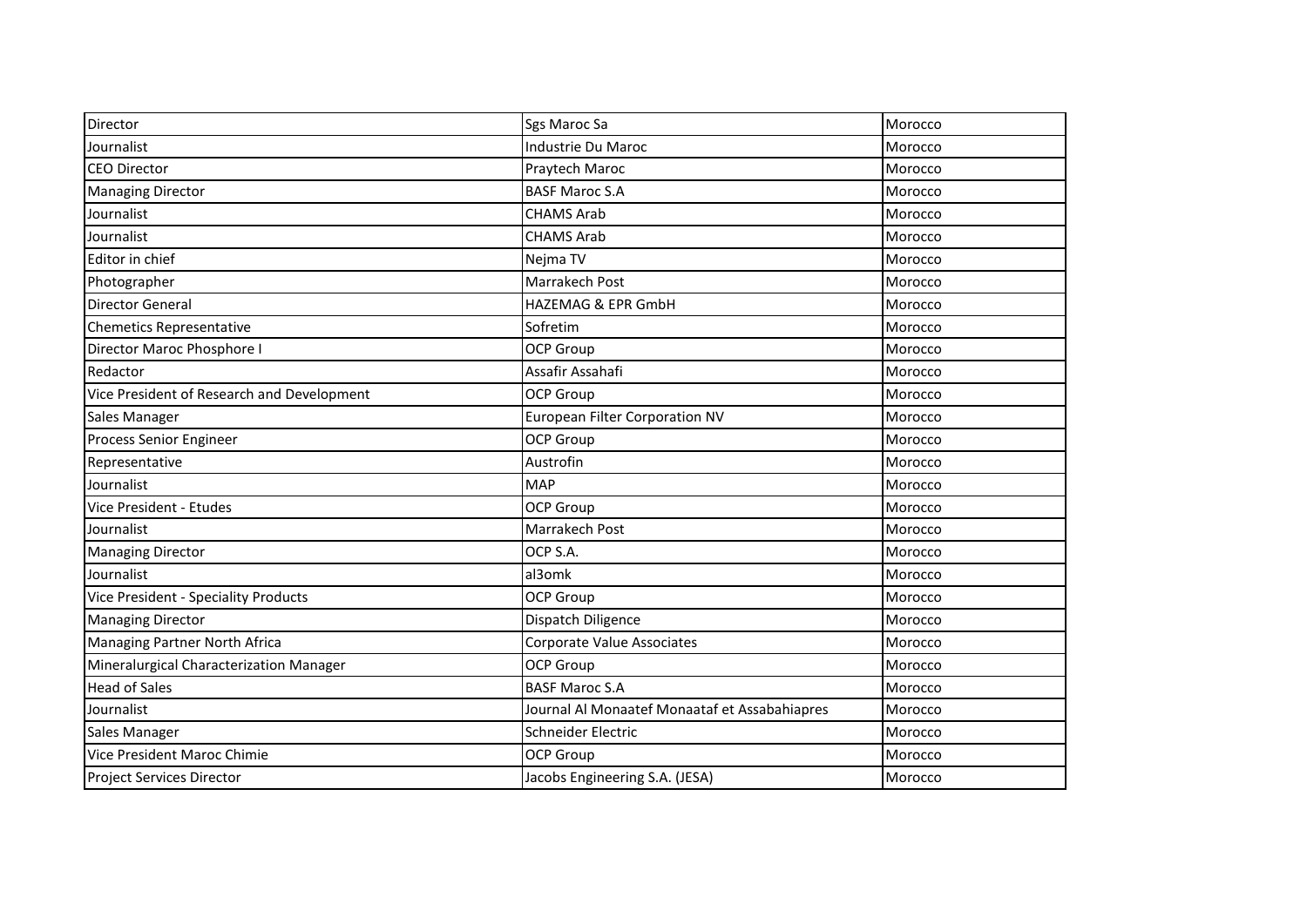| Senior Vice-President - Jorf Lasfar Site     | <b>OCP Group</b>                        | Morocco |
|----------------------------------------------|-----------------------------------------|---------|
| Morocco Representative                       | Afrique-Agriculture                     | Morocco |
| Journalist                                   | <b>MAP</b>                              | Morocco |
| Vice President Africa CMI Services           | <b>CMI Maroc</b>                        | Morocco |
| Journalist                                   | Adahira24                               | Morocco |
| Mining R&D Engineer                          | <b>OCP Group</b>                        | Morocco |
| <b>General Manager</b>                       | Sphinx Electric                         | Morocco |
| Director SHE                                 | <b>OCP Group</b>                        | Morocco |
| <b>Marketing Strategy Manager</b>            | OCP Group                               | Morocco |
| Journalist                                   | Radio MFM                               | Morocco |
| Flsmidth Representative                      | FLSmidth                                | Morocco |
| Ingénieur chargé d'affaires                  | thyssenkrupp Industrial Solutions Maroc | Morocco |
| Sales Engineer                               | thyssenkrupp Industrial Solutions Maroc | Morocco |
| Journalist                                   | Al Arab TV                              | Morocco |
| Cameraman                                    | <b>MAP</b>                              | Morocco |
| Director and Correspondant                   | Journal Bahja News                      | Morocco |
|                                              | OCP Group                               | Morocco |
| Journalist                                   | Rue20.com                               | Morocco |
| Charge de Mission Plateforme de Jorf-Lasfar  | <b>OCP Group</b>                        | Morocco |
| Journalist                                   | Chamsarab                               | Morocco |
| Journalist                                   | Ahdatna                                 | Morocco |
| Journalist                                   | Assabahiapress                          | Morocco |
| <b>Export Sales</b>                          | Mafoder Foundry                         | Morocco |
| Director of Technology, Engineering & Design | Jacobs Engineering S.A. (JESA)          | Morocco |
| Vice President - Production                  | OCP Group                               | Morocco |
| <b>Country Manager</b>                       | <b>FLSmidth Morocco</b>                 | Morocco |
| Journalist                                   | Medi1tv                                 | Morocco |
| <b>Director</b>                              | <b>SNC Lavalin</b>                      | Morocco |
| Photographer                                 |                                         | Morocco |
| Redacteur en Chief                           | Almaydane 24                            | Morocco |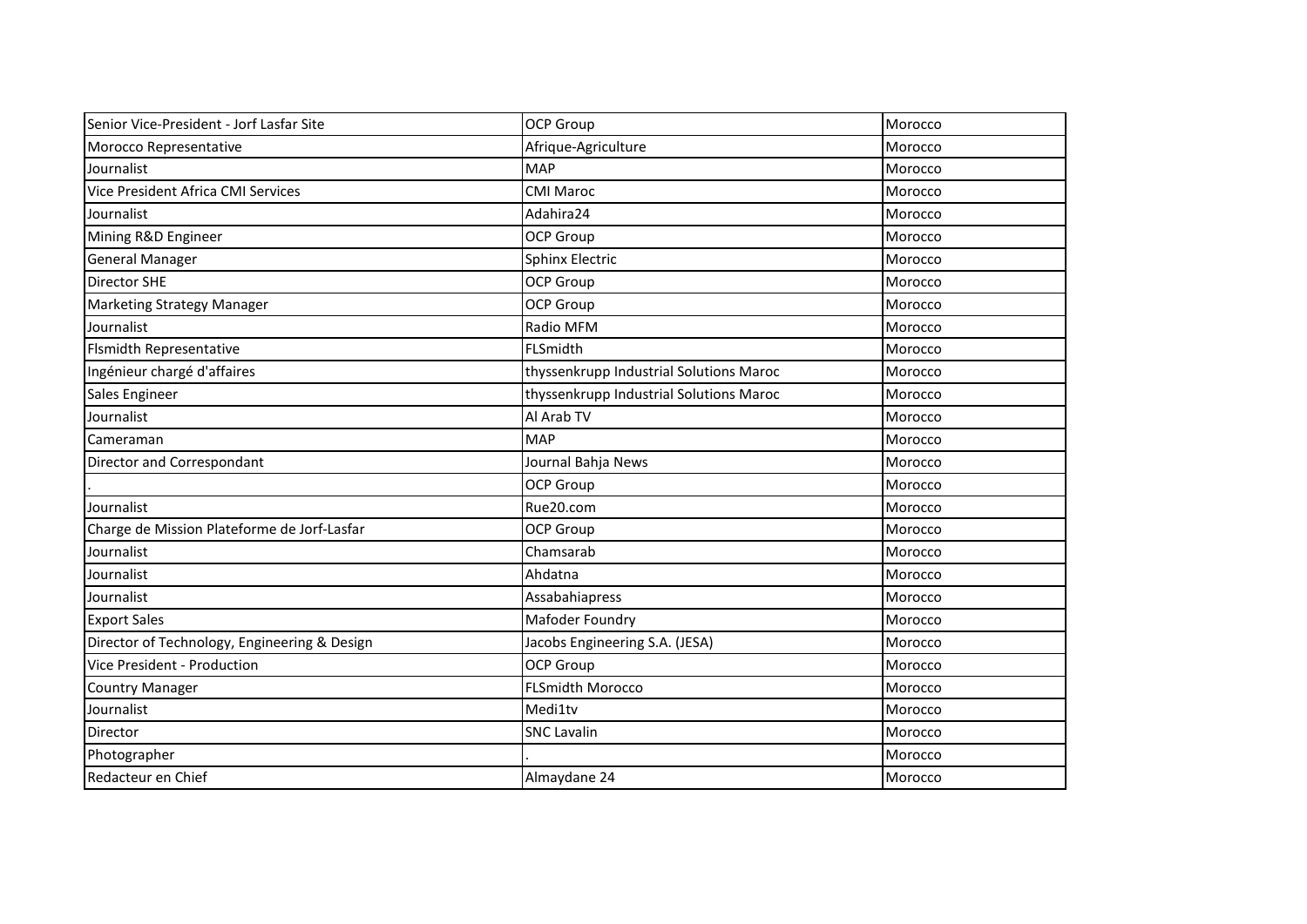| Ingenieur                                 | Weir Minerals North Africa                               | Morocco                   |
|-------------------------------------------|----------------------------------------------------------|---------------------------|
| <b>Account Manager</b>                    | <b>BASF Maroc S.A</b>                                    | Morocco                   |
| <b>Business Development Manager</b>       | Jacobs Engineering S.A. (JESA)                           | Morocco                   |
| <b>CFO</b>                                | Mafoder Foundry                                          | Morocco                   |
| Journalist                                | Akhbarona Media                                          | Morocco                   |
| Journalist                                | Alharaka                                                 | Morocco                   |
| Head of Country Office & Site Acc Manager | <b>Outotec Morocco</b>                                   | Morocco                   |
| CEO Office                                | <b>OCP Group</b>                                         | Morocco                   |
| Vice President - Mining Development       | <b>OCP Group</b>                                         | Morocco                   |
| Journalist                                | Tensift 24                                               | Morocco                   |
| <b>Business Development Manager</b>       | <b>Weir Minerals</b>                                     | Netherlands               |
| Consultant                                | <b>BMC Moerdijk BV</b>                                   | <b>Netherlands</b>        |
| Director                                  | Willem Schipper Consulting                               | Netherlands               |
| Head of Global Procurement - Phosphor     | ICL                                                      | <b>Netherlands</b>        |
| Analyst                                   | Rabobank                                                 | Netherlands               |
| President / CEO                           | Red Point Alloys BV                                      | Netherlands               |
| <b>Managing Director</b>                  | Alford Conferences Limited                               | Nigeria                   |
| Head, International Operations            | Alford Conferences Limited                               | Nigeria                   |
| Procurement Manager, Supply Chain         | Yara International ASA                                   | Norway                    |
| Chairman of the Board                     | Alwernia SA                                              | Poland                    |
| Marketing and Sales Manager               | Alwernia SA                                              | Poland                    |
| Academic                                  | Wroclaw University of Science & Technology               | Poland                    |
| <b>Commercial Director</b>                | Alwernia SA                                              | Poland                    |
| <b>Production Manager</b>                 | Azomures                                                 | Romania                   |
| Interpreter                               | Apatit, AO                                               | <b>Russian Federation</b> |
|                                           | Research Institute of fertilizers and insecto-fungicides |                           |
| Senior Research Associate                 | named after prof.Y.Samoylov (NIUIF)                      | <b>Russian Federation</b> |
| <b>Leading Specialist</b>                 | Apatit JSC                                               | <b>Russian Federation</b> |
| <b>Industrial Technology Director</b>     | <b>JSC NIUIF</b>                                         | <b>Russian Federation</b> |
| <b>Leading Specialist</b>                 | Apatit JSC                                               | <b>Russian Federation</b> |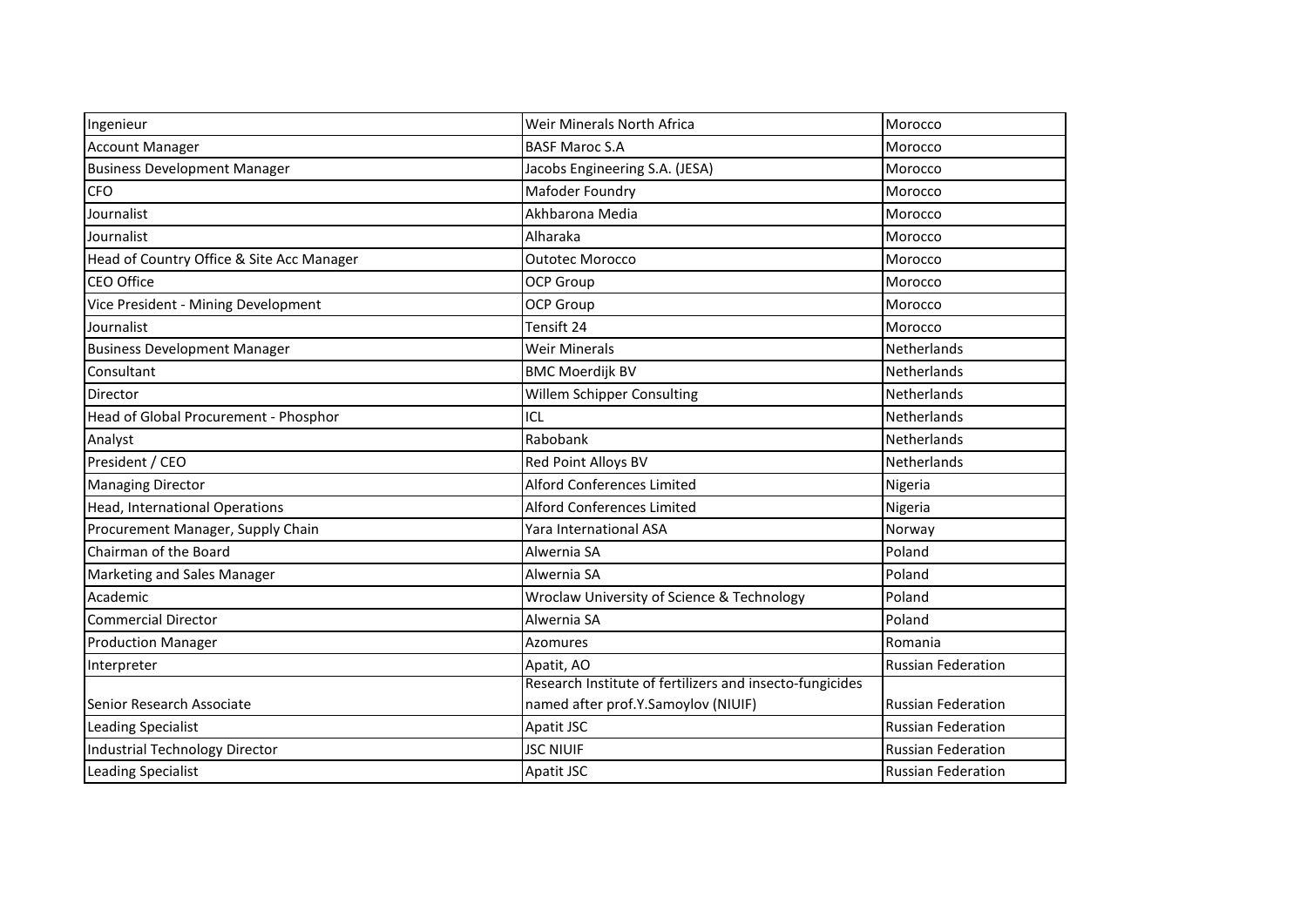|                                                 | Research Institute of fertilizers and insecto-fungicides |                           |
|-------------------------------------------------|----------------------------------------------------------|---------------------------|
| <b>Head of Department</b>                       | named after prof.Y.Samoylov (NIUIF)                      | <b>Russian Federation</b> |
| Deputy Head of Technical Development            | Mineral Chemical Company EuroChem OJSC                   | <b>Russian Federation</b> |
| Specialist                                      | PhosAgro                                                 | <b>Russian Federation</b> |
|                                                 | Research Institute of fertilizers and insecto-fungicides |                           |
| Specialist                                      | named after prof.Y.Samoylov (NIUIF)                      | <b>Russian Federation</b> |
| Deputy Director                                 | Apatit JSC                                               | <b>Russian Federation</b> |
| Director                                        | Ma'aden MWSPC                                            | Saudi Arabia              |
| Director, Marketing, Sales & Outbound Logistics | Ma'aden                                                  | Saudi Arabia              |
| SVP, Phosphate & IM SBU                         | Saudi Arabian Mining Co. (Ma'aden)                       | Saudi Arabia              |
| Director                                        | Ma'aden MWSPC                                            | Saudi Arabia              |
| President                                       | Ma'aden Phosphate Company                                | Saudi Arabia              |
| Sr. Manager                                     | Ma'aden Phosphate Company                                | Saudi Arabia              |
| Tech. Support & Sales Engineer                  | Saudi Specialty Chemical Industries Co. Ltd              | Saudi Arabia              |
| CEO                                             | Saudi Specialty Chemical Industries Co. Ltd              | Saudi Arabia              |
| Senior Manager - Sales & Marketing              | Foskor (Pty) Ltd                                         | South Africa              |
| Senior Manager                                  | Foskor (Pty) Ltd                                         | South Africa              |
| CEO                                             | Kropz SA (Pty) Ltd                                       | South Africa              |
| <b>Business Development Manager</b>             | Andritz Separation, Inc.                                 | South Africa              |
| <b>CEO</b> and Founder                          | Adelaide Ruiters Mining and Exploration                  | South Africa              |
| <b>GM Nalco Water MEA - Mining</b>              | Nalco Africa                                             | South Africa              |
| Process Engineer                                | Omnia                                                    | South Africa              |
| <b>General Manager</b>                          | Omnia                                                    | South Africa              |
| Sales Manager                                   | Kao Corporation, S.A.                                    | Spain                     |
| Process Engineer Engineering Director           | Ingetecsa, Ingeniería y Técnica del Secado SA            | Spain                     |
| Director                                        | APACRIP s.l.                                             | Spain                     |
| R&D Manager                                     | Kao Corporation, S.A.                                    | Spain                     |
| <b>Commercial Director</b>                      | Ashland                                                  | Spain                     |
| Director                                        | Manganeso Aceros C.A. - Polydeck Screen Corp             | Spain                     |
| Marketing & Sales Manager                       | Kao Corporation, S.A.                                    | Spain                     |
| Emea Sales manager                              | Thermo Fisher Scientific Slu                             | Spain                     |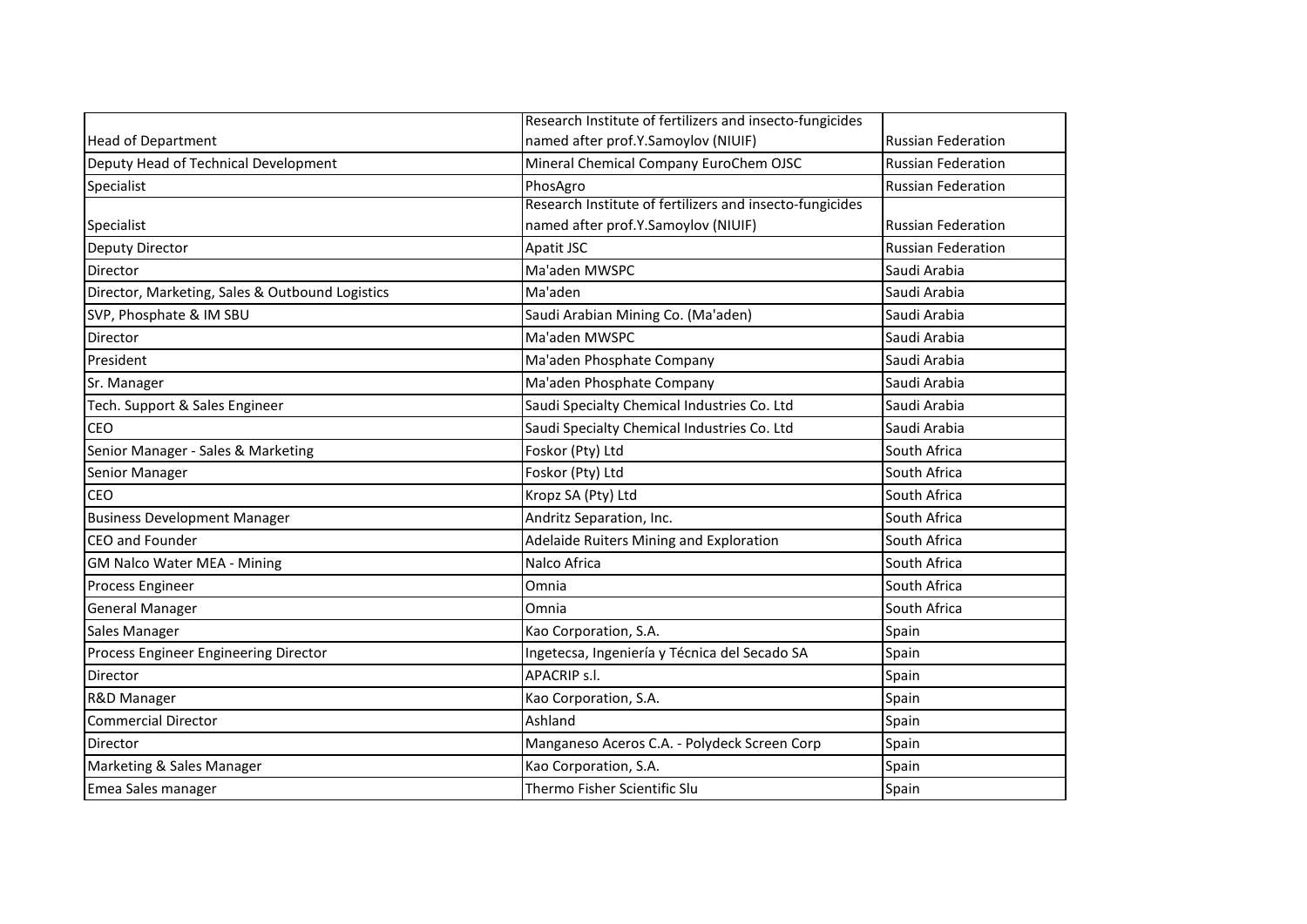| <b>Business Development Manager</b>                              | <b>LKAB Minerals AB</b>                 | Sweden                      |
|------------------------------------------------------------------|-----------------------------------------|-----------------------------|
| Sulphuric Acid Equipment Sales                                   | <b>NORAM International AB</b>           | Sweden                      |
| <b>Principal Research Chemist</b>                                | Akzo Nobel Surface Chemistry AB         | Sweden                      |
| Chief Technical Officer                                          | <b>LKAB</b>                             | Sweden                      |
| Global Phosphate Manager                                         | Ameropa AG                              | Switzerland                 |
| <b>Technology Manager Fluorine</b>                               | <b>Buss ChemTech AG</b>                 | Switzerland                 |
| Process Manager Nitrates & Phosphates                            | Casale                                  | Switzerland                 |
| Global Product Manager Phosphate and Potash                      | <b>EuroChem Trading GmbH</b>            | Switzerland                 |
| <b>Business Manager Fluorine Technology</b>                      | <b>Buss ChemTech AG</b>                 | Switzerland                 |
| <b>SBU Head</b>                                                  | Aditya Birla Chemicals (Thailand) Ltd   | Thailand                    |
| <b>Director General</b>                                          | WesTech Engineering Inc.                | Tunisia                     |
| <b>Commercial Operations Manager</b>                             | Toros                                   | Turkey                      |
| <b>Business Development Engineer</b>                             | <b>Tekfen Construction</b>              | Turkey                      |
| <b>Commercial Director</b>                                       | Toros Agri Industry and Trade Co., Inc. | Turkey                      |
| General Manager, Toros Tarim and Tekfen Holding, Vice President, |                                         |                             |
| Agri-Industry Group                                              | Toros                                   | Turkey                      |
| <b>Plant Manager</b>                                             | Toros Agri Industry and Trade Co. Inc.  | Turkey                      |
| <b>Production Manager</b>                                        | Toros Agri Industry and Trade Co. Inc.  | Turkey                      |
| <b>Director General</b>                                          | UkrTechnoPhos Ltd                       | Ukraine                     |
| Rbdm                                                             | Cotecna Trade Services                  | <b>United Arab Emirates</b> |
| Director, Business Development                                   | <b>SNC Lavalin</b>                      | <b>United Arab Emirates</b> |
| Sales Manager                                                    | AkzoNobel                               | <b>United Arab Emirates</b> |
| Director                                                         | Vallis Trade Assurance Services Limited | United Kingdom              |
| Sales Channel Manager                                            | SPXFLOW                                 | United Kingdom              |
| <b>NPK Analyst</b>                                               | CRU                                     | United Kingdom              |
| <b>Event Client Services Executive</b>                           | <b>CRU</b>                              | United Kingdom              |
| Feedstock & Fertiliser Co-Ordinator                              | Secanim Ltd                             | United Kingdom              |
| <b>Event Manager</b>                                             | <b>CRU</b>                              | United Kingdom              |
| <b>Technical Sales Support Engineer</b>                          | <b>Bradley Pulverizer Company</b>       | United Kingdom              |
| <b>Managing Director</b>                                         | Begg Cousland Envirotec Limited         | United Kingdom              |
| <b>Technical Sales Engineer</b>                                  | Begg Cousland Envirotec Limited         | <b>United Kingdom</b>       |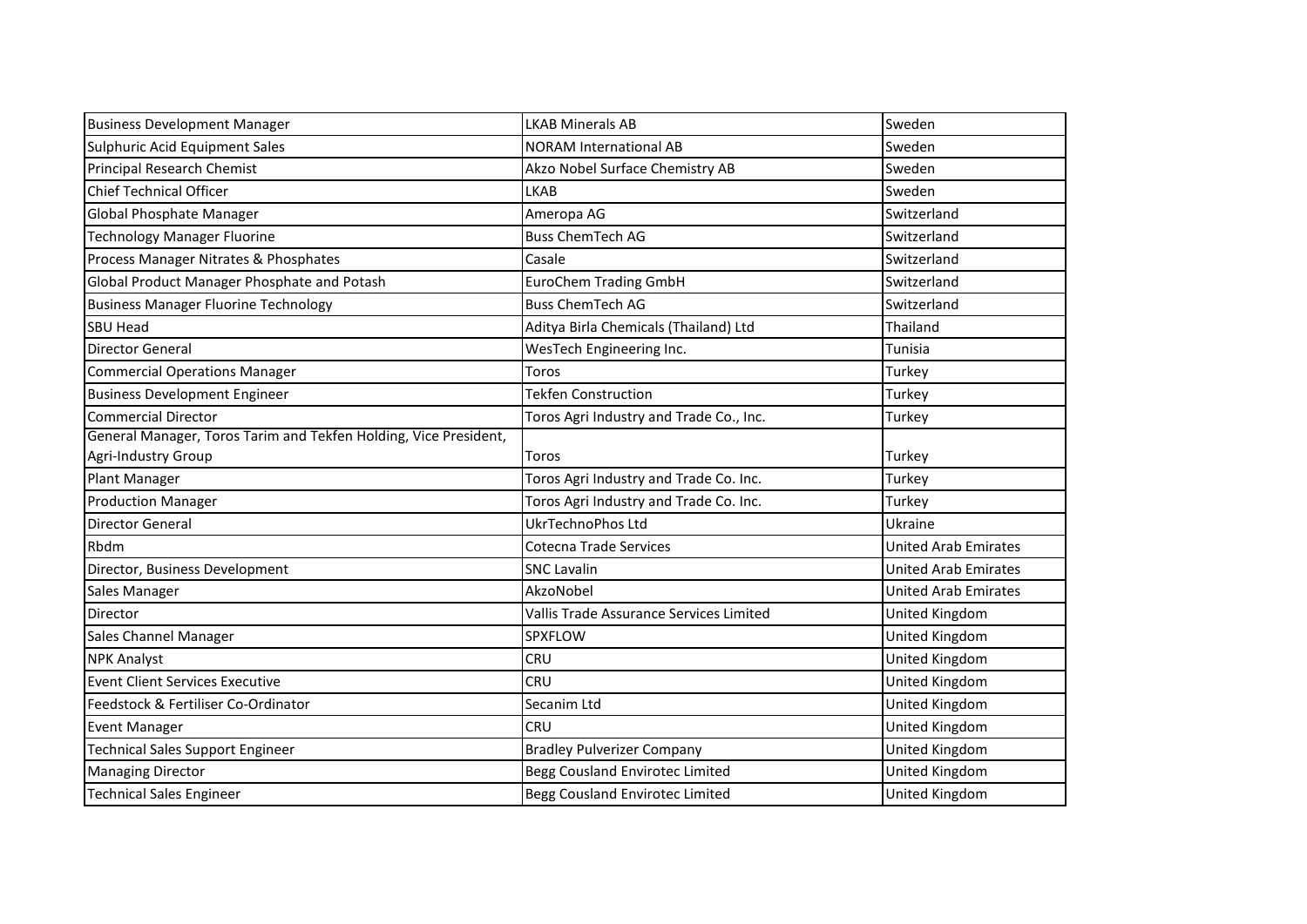| <b>Fertilizer Costs Analyst</b>                     | CRU                               | <b>United Kingdom</b> |
|-----------------------------------------------------|-----------------------------------|-----------------------|
| General Manager, CRU Analysis                       | CRU                               | United Kingdom        |
| Marketing/Subscriptions Manager                     | <b>BCInsight Ltd</b>              | United Kingdom        |
| Sponsorship and Exhibitions Manager                 | CRU                               | United Kingdom        |
| Senior Analyst                                      | Feedinfo                          | United Kingdom        |
| Sales Manager Europe Mining Solutions               | <b>BASF Plc</b>                   | United Kingdom        |
| System Agronomist                                   | <b>Rothamsted Research</b>        | United Kingdom        |
| <b>Operations Manager</b>                           | <b>Bradley Pulverizer Company</b> | United Kingdom        |
| Partner                                             | <b>Hannam and Partners</b>        | United Kingdom        |
| Editor - Fertilizer International Magazine          | <b>BCInsight Ltd</b>              | <b>United Kingdom</b> |
| Morocco Correspondent                               | <b>Bloomberg News</b>             | United Kingdom        |
| <b>Head of Fertilizers</b>                          | CRU                               | <b>United Kingdom</b> |
| Principal Consultant Geology and Project Management | <b>SRK Consulting Ltd</b>         | <b>United Kingdom</b> |
| Vice President, Sales, EMEAI                        | FLSmidth (UK) Ltd                 | United Kingdom        |
| <b>Markets Editor</b>                               | CRU                               | United Kingdom        |
| <b>Senior Consultant</b>                            | CRU                               | United Kingdom        |
| Senior Consultant                                   | CRU                               | United Kingdom        |
| Area Sales Manager                                  | FLSmidth (UK) Ltd                 | United Kingdom        |
| Responsible Transfert et Export                     | SPXFLOW                           | United Kingdom        |
| <b>Marketing Executive</b>                          | World Fertilizer                  | United Kingdom        |
| Editor                                              | World Fertilizer                  | United Kingdom        |
| Nitrogen Consultant                                 | CRU                               | United Kingdom        |
| Portfolio Director, Events                          | CRU                               | United Kingdom        |
| <b>Events Marketing</b>                             | CRU                               | United Kingdom        |
| Plant Manager II                                    | JR Simplot Company                | <b>United States</b>  |
| Sales Manager, MENA Region                          | WesTech Engineering Inc.          | <b>United States</b>  |
| <b>Managing Director</b>                            | Andritz Separation, Inc.          | <b>United States</b>  |
| <b>Technical Sales Manager</b>                      | ArrMaz                            | <b>United States</b>  |
| Global Director - Phosphates                        | Hatch                             | <b>United States</b>  |
| VP Equity Research - US Chemicals                   | <b>Bank of America</b>            | <b>United States</b>  |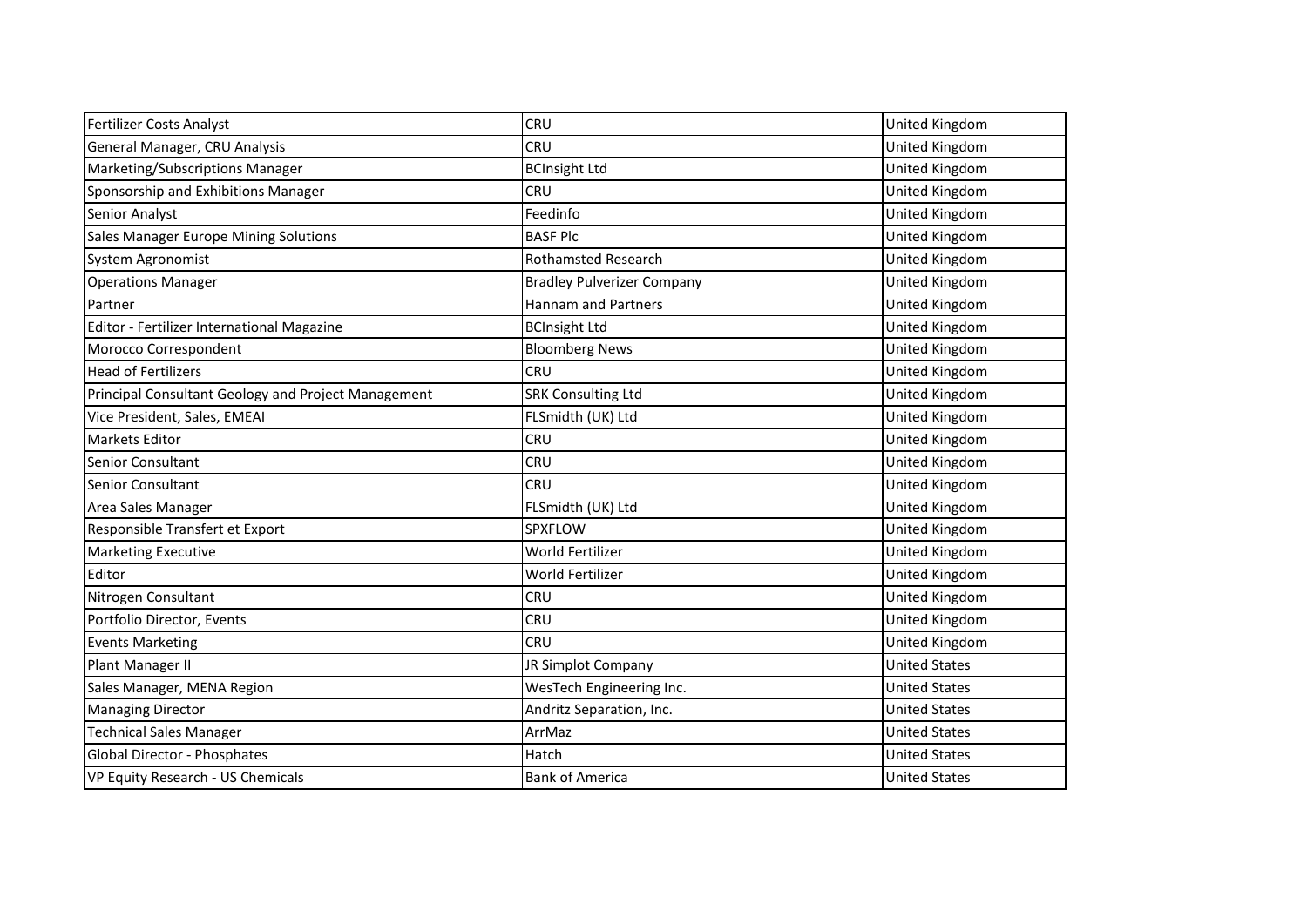| <b>Commercial Director</b>                    | <b>EuroChem Trading USA Corporation</b>      | <b>United States</b> |
|-----------------------------------------------|----------------------------------------------|----------------------|
| <b>Export Sales Manager</b>                   | <b>Blair Rubber Company</b>                  | <b>United States</b> |
| <b>International Product Specialist</b>       | <b>ArrMaz Custom Chemicals</b>               | <b>United States</b> |
| VP of Marketing & Business Development        | ArrMaz                                       | <b>United States</b> |
| Process Engineer                              | Jacobs Engineering Group Inc.                | <b>United States</b> |
| Sales Representative Mining Morocco           | Nalco Water                                  | <b>United States</b> |
| Global Product Manager - Process Engineer     | Andritz Separation, Inc.                     | <b>United States</b> |
| <b>Marketing Specialist</b>                   | PegasusTSI, Inc.                             | <b>United States</b> |
| <b>Global Business Director</b>               | Solvay                                       | <b>United States</b> |
| Director - Phosphate Mining and Beneficiation | Hatch                                        | <b>United States</b> |
| Sr. Director Business Planning and Strategy   | Mosaic                                       | <b>United States</b> |
| Sales Manager, MENA Region                    | WesTech Engineering Inc.                     | <b>United States</b> |
| Sr. Category Manager Direct Materials         | Innophos Inc.                                | <b>United States</b> |
| Manager of Fertilizer Technologies            | PegasusTSI, Inc.                             | <b>United States</b> |
| <b>Tecnical Sales Manager</b>                 | ArrMaz                                       | <b>United States</b> |
| Product Manager                               | <b>Weir Minerals</b>                         | <b>United States</b> |
| Risk Management Consultant                    | <b>Resolution Consulting, LLC</b>            | <b>United States</b> |
| <b>Director Market Analytics</b>              | J.R. Simplot Company                         | <b>United States</b> |
| Vice President of Technology                  | Philadelphia Mixing Solutions, Ltd           | <b>United States</b> |
| VP Mining & Manufacturing                     | JR Simplot Company                           | <b>United States</b> |
| <b>Field Engineering Manager</b>              | <b>Blair Rubber Company</b>                  | <b>United States</b> |
| <b>Manager of Operations</b>                  | Jacobs Engineering Group Inc.                | <b>United States</b> |
| Assistant                                     | <b>Enduro Composites</b>                     | <b>United States</b> |
| <b>Executive Project Director</b>             | Fluor Enterprises, Inc.                      | <b>United States</b> |
| <b>VP Corporate Accounts</b>                  | Nalco Water                                  | <b>United States</b> |
| Sales Manager                                 | <b>Weir Minerals</b>                         | <b>United States</b> |
| <b>Chief Executive Officer</b>                | ArrMaz                                       | <b>United States</b> |
| <b>Technical Sales Director</b>               | Veolia Water Technologies                    | <b>United States</b> |
|                                               | S Howes LLC, a member of the Carrier Process |                      |
| Sales Manager - CVE Europe                    | <b>Equipment Group (CPEG)</b>                | <b>United States</b> |
| <b>Global Marketing Manager</b>               | Solvay                                       | <b>United States</b> |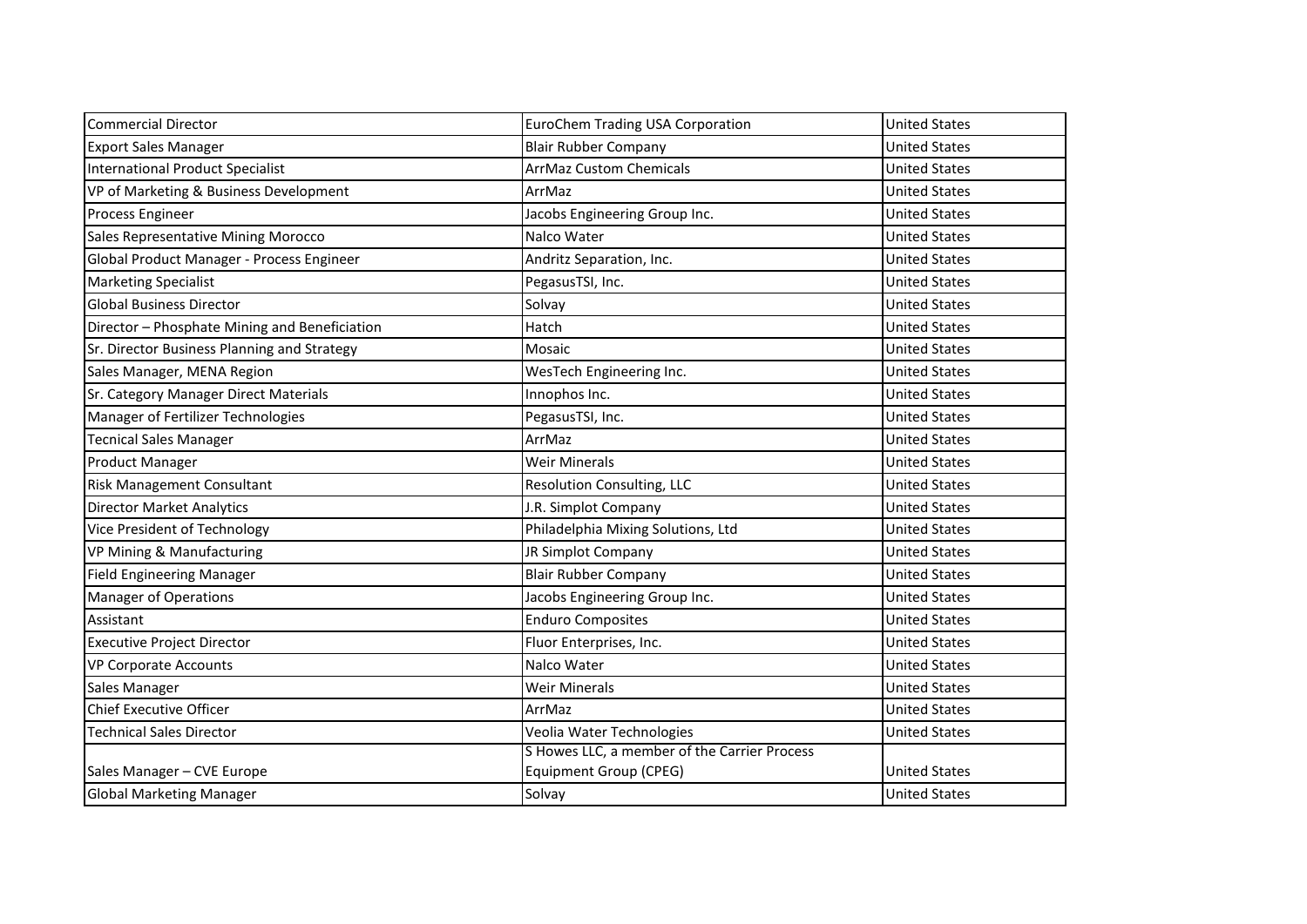| Sales Engineer                                            | FEECO International Inc.                                                      | <b>United States</b> |
|-----------------------------------------------------------|-------------------------------------------------------------------------------|----------------------|
| PLEASE PROVIDE                                            | FEECO International Inc.                                                      | <b>United States</b> |
| (Unknown)                                                 | J R Simplot Co                                                                | <b>United States</b> |
| Managing Director EMEAI                                   | DuPont Clean Technologies / MECS                                              | <b>United States</b> |
| <b>Business Development Manager</b>                       | Veolia Water Technologies                                                     | <b>United States</b> |
| Senior Engineering Manager                                | J.R. Simplot                                                                  | <b>United States</b> |
| President                                                 | S Howes LLC, a member of the Carrier Process<br><b>Equipment Group (CPEG)</b> | <b>United States</b> |
| Global Metals & Fertilizers - Process/Speciality Engineer | Fluor                                                                         | <b>United States</b> |
| <b>VP Operations</b>                                      | Innophos Inc.                                                                 | <b>United States</b> |
| Director, Rd&E, Global Mining and Mineral Processing      | Ecolab/Nalco Water                                                            | <b>United States</b> |
| Vice President Sales & Marketing                          | <b>Stedman Machine Company</b>                                                | <b>United States</b> |
| <b>Global Sales Manager</b>                               | <b>Stedman Machine Company</b>                                                | <b>United States</b> |
| <b>Chemical Market Specialist</b>                         | Philadelphia Mixing Solutions, Ltd                                            | <b>United States</b> |
| VP of Africa & the Middle East                            | ArrMaz                                                                        | <b>United States</b> |
| Plant Manager II                                          | JR Simplot Company                                                            | <b>United States</b> |
| <b>Engineering Manager</b>                                | Kimre, Inc.                                                                   | <b>United States</b> |
| Sr. Manager Quality                                       | Mosaic                                                                        | <b>United States</b> |
| Director, Business Development, Mining & Metals           | Fluor Enterprises, Inc.                                                       | <b>United States</b> |
| Sales Engineer                                            | <b>Weir Minerals</b>                                                          | <b>United States</b> |
| Analyst                                                   | Scopus                                                                        | <b>United States</b> |
| <b>Americas Procurement Director</b>                      | ICL                                                                           | <b>United States</b> |
| District Manager Maghreb                                  | Nalco Water                                                                   | <b>United States</b> |
| Vice President Advanced Additives P2O5 Chain              | ICL                                                                           | <b>United States</b> |
| Vice President, Commercial Director                       | PegasusTSI, Inc.                                                              | <b>United States</b> |
| Vice President Sales, Fertilizer & Mining                 | ArrMaz                                                                        | <b>United States</b> |
| Sr. Director                                              | ArrMaz                                                                        | <b>United States</b> |
| <b>Senior Marketing Manager</b>                           | Nalco Water                                                                   | <b>United States</b> |
| International Sales Manager                               | WesTech Engineering Inc.                                                      | <b>United States</b> |
| <b>Commercial Representative</b>                          | PegasusTSI, Inc.                                                              | <b>United States</b> |
| General Manager - Morocco                                 | ArrMaz                                                                        | <b>United States</b> |